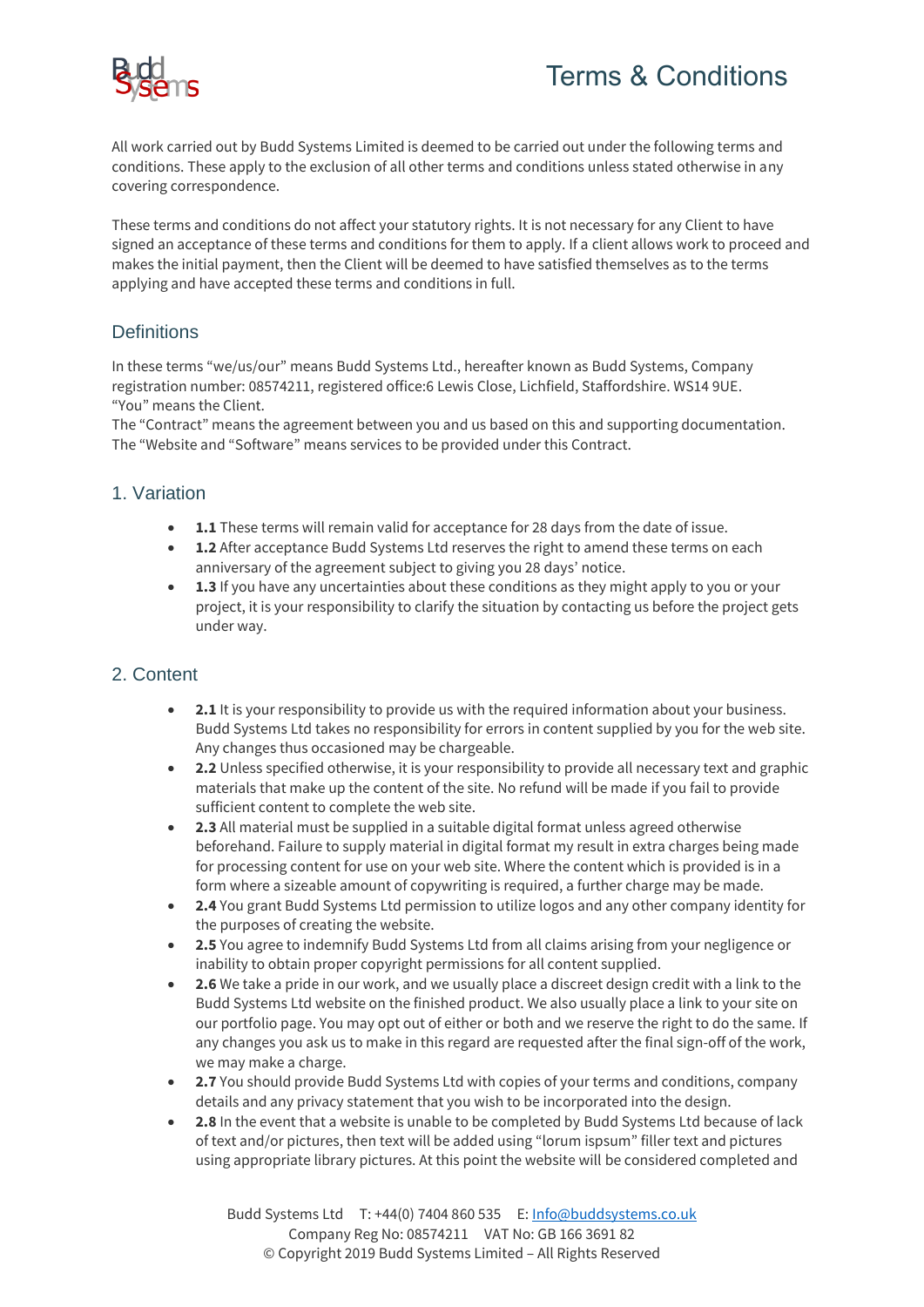

invoiced accordingly under our standard payment terms. Final text and pictures will be added when these are produced by the Client at no additional cost.

• **2.9** All content, in whatever format, is your responsibility, and you agree to indemnify Budd Systems Ltd from any liability arising from content. Abusive, offensive or illegal content, or any content that might promote or incite illegal activity, in any jurisdiction, is expressly prohibited.

## 3. Design

- **3.1** We will provide you with our estimated timescale for progress and completion of the project and will use reasonable endeavours to meet those timescales (if you perform your obligations promptly).
- **3.2** Any quoted dates are our best estimates only and we cannot guarantee 100% that they will be met.
- **3.3** We shall have no liability to you nor be deemed to be in breach of this Contract if we are delayed in performing or unable to perform any of our obligations under it due to circumstances beyond our reasonable control.
- **3.4** Websites will display correctly in the following Browsers:
	- o Microsoft Internet Explorer 11 and later Microsoft browsers on Microsoft Windows.
	- o Modern versions of Firefox, Chrome and Safari (Microsoft Windows and Mac OS X)
- **3.5** Budd Systems Ltd will use the most appropriate technology in the development of the site.

### 4. Acceptance

- **4.1** Acceptance procedure will be as follows:
	- o The timescale for the development of this project is indicated in the testing milestones/payment/sign off schedule, where applicable.
	- $\circ$  A URL will be provided for the Client to examine and test the website and software to make sure it functions as anticipated and in accordance with this Agreement.
	- o The Client is required to complete the acceptance test schedule (attached where applicable), Sign Off and accept at each milestone within 7 working days of being notified that the milestone has been reached.
	- $\circ$  The Client is expected to have tested that the website and software is performing to their own satisfaction and checked the source data before authorising the project to go live.
	- o The project will not be made live until the final payment has been received.
	- $\circ$  After launch, a 90-day warranty is provided to allow for further comprehensive testing under operating conditions. Any further changes are then chargeable.

### 5. Changes Requested

- **5.1** If the Client requires any changes to be made to the original design and specification, they must notify Budd Systems Ltd in writing.
- **5.2** Budd Systems Ltd will notify the Client in a formal Change Request if there will be any charge for the additional work.
- **5.3** If the Client accepts the terms of the Change Request, they should notify Budd Systems Ltd in writing.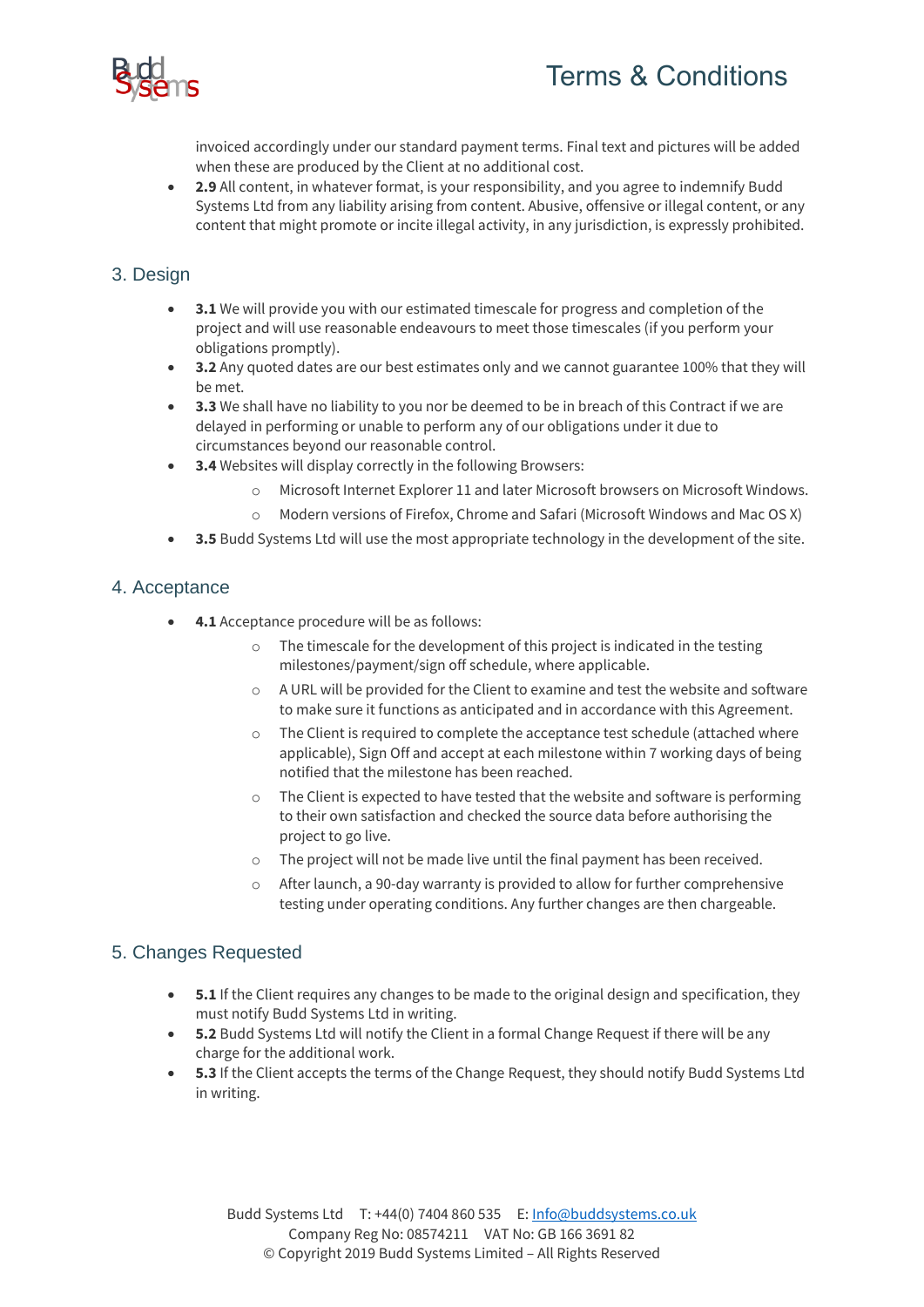

# 6. Payment

- **6.1** An initial payment will be required for the delivery of the Website Services Agreement document covering the agreed Specification, Scope of Works, timescale, acceptance testing and terms and conditions. No work will commence until this payment has been made.
- **6.2** The balance of all fees will be invoiced at agreed stages during the project on payment "due now" terms.
- **6.3** All fees must be paid before the design and development work is handed over.
- **6.4** Subsequent annual subscription or licence payments will be in two months advance on the anniversary of the initial payment.
- **6.5** All fees referred to in the proposal and these terms are exclusive of Value Added Tax which will be added and payable by you where appropriate.
- **6.6** If payments are not received by the due date for payment, you will be asked to pay us interest on the amount unpaid in accordance with the Late Payment of Commercial Debts (Interest) Act 1998 (currently 13.75%) without prejudice to any other remedy available to us.
- **6.7** If payments are not received by us on the due date, we reserve the right to suspend our services until such time as payment is received in full (without prejudice to any other remedy available to us) with suitable allowances then being made to any timescales. A standard £50 charge will be made to reinstate any services that have been suspended.

# 7. Cancellation

If you wish to cancel your contract you are required to do so by e-mail giving 60 days' notice and cancellation will only be effective on receipt of such notice. If the design is not complete you will be required to pay the balance of our costs to date and loss of profit for the entire design. No refunds will be made for any part of any annual hosting and maintenance subscription remaining.

In the event of cancelling your contract, your website will be taken offline the day after the contract expires. Once all sums due have been settled, Budd Systems Ltd will cooperate with the smooth transfer of hosting of the domain and pass over ownership of any website files as requested.

# 8. Hosting and Domain Names

- 8.1 Budd Systems Ltd will normally arrange hosting for the website and the annual subscription for this will be itemised in the initial quotation for the design.
- **8.2** FTP access details to your website files can be issued on request. However, if FTP access is granted to websites or systems, any warranty or guarantee is void.
- **8.3** Budd Systems Ltd accepts no responsibility for web server downtime or interruptions to service caused by circumstances beyond our control.
- **8.4** Budd Systems will advise Clients on selecting domain names and register these for them as requested at current rates but cannot guarantee a certain name will be available.
- **8.5** Budd Systems will make a charge of £50 for any administrative work associated with hosting or domain name transfers into or out of our facilities.
- **8.6** Renewals are made automatically, unless we are notified by e-mail 28 days in advance, but please note we accept no responsibility if a domain fails to be re-registered.
- **8.7** You agree to indemnify Budd Systems Ltd from all claims arising from your negligence or inability to obtain proper copyright permissions for all content. All content, in whatever format, is your responsibility, irrespective of who caused it to be published and whether you gave permission for publication, and you agree to indemnify Budd Systems Ltd from any liability arising from content. Abusive, offensive or illegal content, or any content that might promote or incite illegal activity, in any jurisdiction, is expressly prohibited.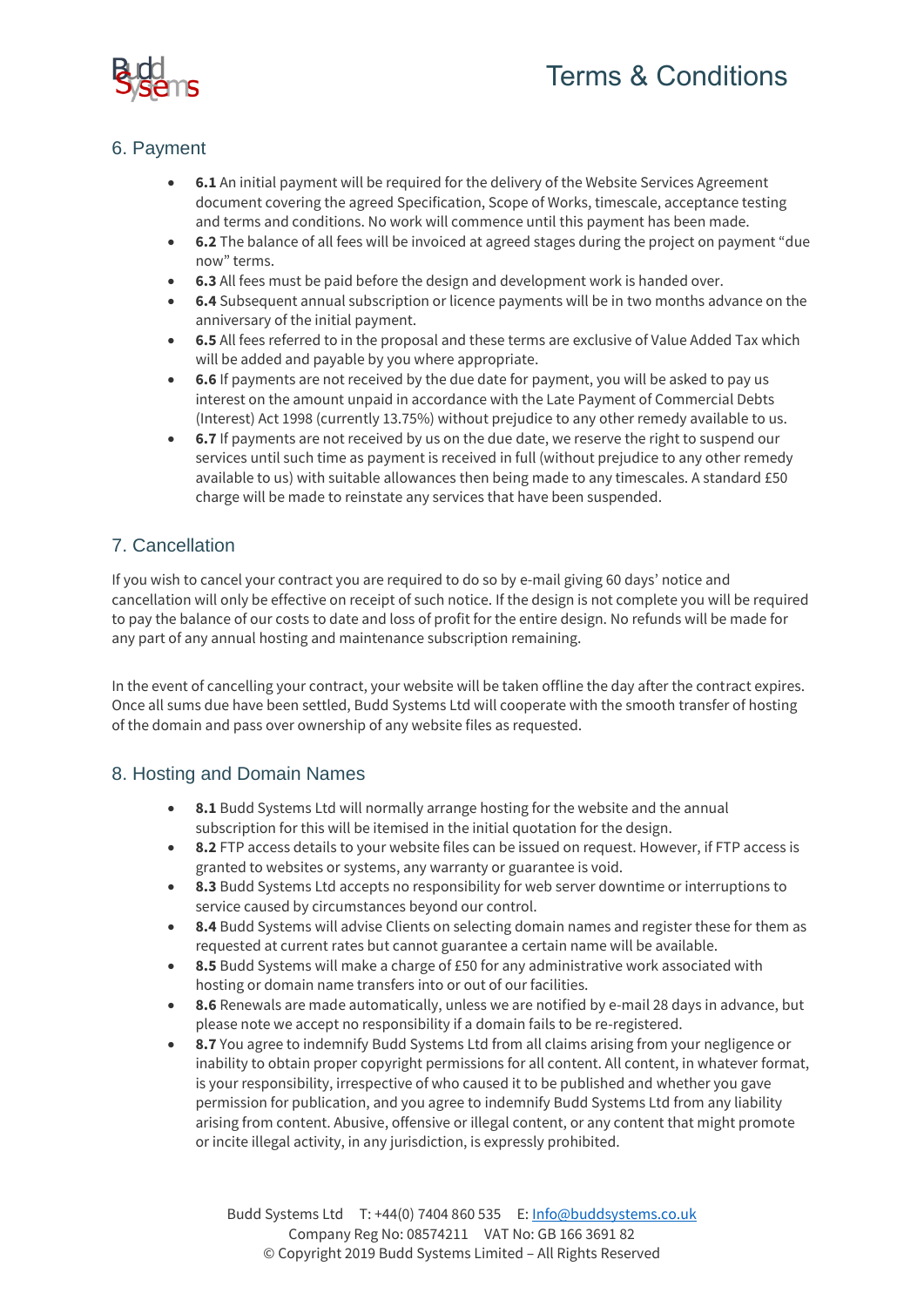

# 9. Email

- **9.1** If Budd Systems are responsible for arranging hosting, then a POP3 email account with five addresses will be provided on the domain within the quoted costs. As an alternative, forwarding to an existing email account elsewhere can be arranged.
- **9.2** You will be given the appropriate username and password details for each account and the incoming mail server name, along with written instructions.
- **9.3** Budd Systems will not be responsible for keeping records of passwords.
- **9.4** Requests for changes to user / password combinations may be made by email or telephone and will be actioned within 24 hours.
- **9.5** Budd Systems Ltd accepts no responsibility for email server downtime or interruptions to service.
- **9.6** Email accounts must not be used for "spam" emailing operations, or for illegal, abusive or offensive emails.
- **9.7** Once initially set up and operational, Budd Systems Ltd is not responsible for subsequent problems caused by the operating system of your computer or internet services supplier.

### 10. Promotion

Where Budd Systems undertakes promotion of the website through Search Engine placement no guarantee is given that rankings can be achieved on particular Engines. Resubmission will take place as and when we deem appropriate and may vary in frequency depending on the level of maintenance updates undertaken.

#### 11. Warranties

- **11.1** Budd Systems warrants that commencing from the date of acceptance by the Client and continuing for a period of ninety (90) days that the website and software substantially conforms to the Specification and Scope of Works and is substantially suitable for the purposes for which it was designed. The terms of the warranty are that during this period any errors or omissions will be rectified by Budd Systems at no cost to the client. The warranty does not apply if the website and software has not been operated in accordance with the instructions given by Budd Systems.
- **11.2** Budd Systems makes no warranty that the website and software is totally error free or that the Client will be able to operate the website and software without any problems or interruptions caused by unforeseen problems or untested scenarios.
- **11.3** Budd Systems makes no further warranties of any kind, whether express or implied, for the services it provides. Budd Systems also disclaims any warranty of merchantability or fitness for any particular purpose other than that covered by the 90-day warranty.
- **11.4** Due to the continual development of techniques for intruding upon and attacking internet-based systems, Budd Systems cannot warrant that the Software or any equipment, system or network on which the Software is used will be free of vulnerability to intrusion or attack. No liability will be accepted for the loss, corruption or theft of personal or financial information caused by deliberate and malicious intrusion or attack.
- **11.5** Budd Systems will not be responsible for any direct, indirect or consequential damages that may result from the use of its services, including loss of data resulting from delays, nondelivery or interruption of service. You acknowledge and agree that Budd Systems cannot guarantee the absence of service interruptions caused by Acts of God or other circumstances beyond our control.